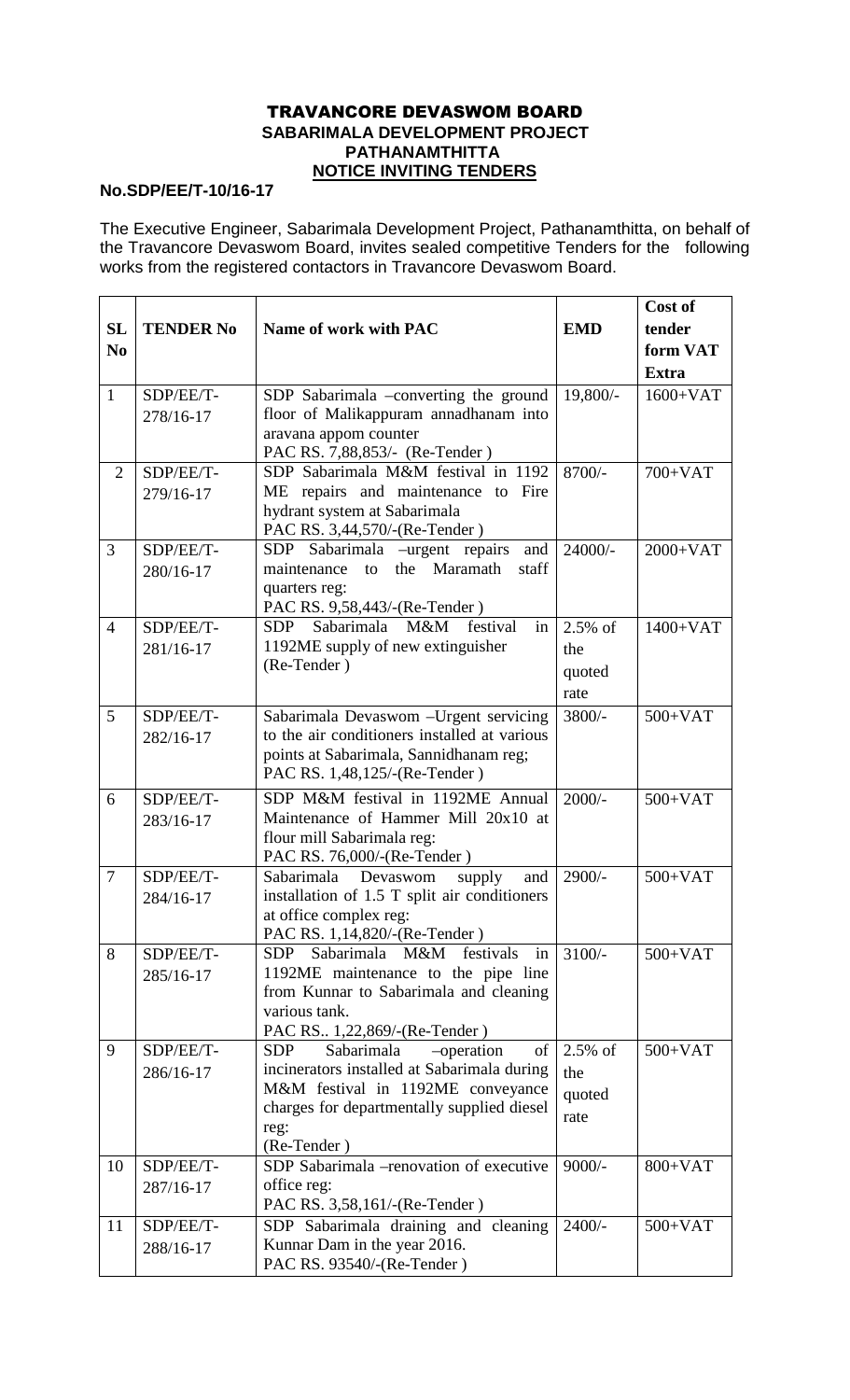| 12 | SDP/EE/T-     | Sabarimala<br>M&M<br>festivals<br><b>SDP</b><br>in | $2900/-$    | $500+VAT$  |
|----|---------------|----------------------------------------------------|-------------|------------|
|    | 289/16-17     | 1192ME providing Temporary comfort                 |             |            |
|    |               | station PAC RS. 1,12,185/-(Re-Tender)              |             |            |
| 13 | SDP/EE/T-     | Sabarimala paving interlocking<br><b>SDP</b>       | $13,600/-$  | $1100+VAT$ |
|    | 290/16-17     | cobbles in front of incinerator 2& 3 reg:          |             |            |
|    |               | PAC RS. 5,42,513/-(Re-Tender)                      |             |            |
| 14 | SDP/EE/T-     | <b>SDP</b><br>Sabarimala<br>-supplying<br>and      | $11,400/-$  | $1000+VAT$ |
|    | 291/16-17     | Ashlar<br>blocks<br>providing<br>stone<br>for      |             |            |
|    |               | breaking coconuts on the eigher sides of           |             |            |
|    |               | pathinettam Padi at Sabarimala                     |             |            |
|    |               | PAC RS. 4,55,000/-(Re-Tender)                      |             |            |
| 15 | SDP/EE/T/     | SDP Sabarimala M&M festivals in                    | $50,000/$ - | $2500+VAT$ |
|    | 292/16-17     | 1192ME (2016-17) cleaning the rooms                |             |            |
|    |               | and toilets in various buildings under the         |             |            |
|    |               | possession of T.D.B                                |             |            |
|    |               | PAC RS. 48,70,000/-(Re-Tender)                     |             |            |
| 16 | SDP/EE/T-     | SDP Pampa providing floor tiles to the             | $22,400/-$  | $1800+VAT$ |
|    |               | proposed dormitory near Njunagar Reg:              |             |            |
|    | 293/16-17     | PAC RS. 8,92,582/- (Re-Tender)                     |             |            |
| 17 | SDP/EE/T/     | SDP Nilackal M&M festival in 1192ME                | $900/-$     | $300+VAT$  |
|    |               | maintenance to the police station                  |             |            |
|    | 294/16-17     |                                                    |             |            |
|    |               | PAC RS. 32,491/-(Re-Tender)                        | $2700/-$    |            |
| 18 | SDP/EE/T-     | SDP Pampa maintenance of drain and                 |             | $500+VAT$  |
|    | 295/16-17     | allied works at Pampa reg:                         |             |            |
|    |               | PAC RS. 1,07,186/-(Re-Tender)                      |             |            |
| 19 | SDP/EE/T-     | SDP Sabarimala M&M festivals in                    | $19,200/-$  | $1600+VAT$ |
|    | 296/16-17     | 1192ME-Repairs and maintenance to the              |             |            |
|    |               | existing water supply and sanitary lines-          |             |            |
|    |               | Supply of plumbing and sanitary materials          |             |            |
|    |               | PAC Rs.7,60,945/-                                  |             |            |
| 20 | SDP/EE/T-     | SDP Sabarimala M&M festival in                     | $14700/-$   | $1200+VAT$ |
|    | 297/16-17     | 1192ME operation of clarifier based water          |             |            |
|    |               | purification plant for Bhasmakulam PAC             |             |            |
|    |               | RS. 5,85,317/-                                     |             |            |
|    |               | (Re-Tender)                                        |             |            |
| 21 | SDP/EE/T-     | SDP Sabarimala M&M festival in                     | 12,900/-    | $1100+VAT$ |
|    | 298/16-17     | 1192ME engaging pipe line fitters and              |             |            |
|    |               | chlorinator operator at Sabarimala reg:            |             |            |
|    |               | PAC RS. 5,13,219/-(Re-Tender)                      |             |            |
| 22 | SDP/EE/T-     | SDP Pampa Extension of retaining wall to           | $25000/-$   | $2000+VAT$ |
|    | 299/16-17     | the steep portin at back side of post office       |             |            |
|    |               | building reg:                                      |             |            |
|    |               | PAC RS. 9,96,224/-(Re-Tender)                      |             |            |
| 23 | SDP/EE/T-     | SDP Pampa Repairs and maintenance to               | 4700/-      | $500+VAT$  |
|    | 300/16-17     | the Guard Room Roof reg:                           |             |            |
|    |               | PAC RS. 1,85,745/-(Re-Tender)                      |             |            |
| 24 | SDP/EE/T-     | SDP Pampa Replacement of cylinders for             | $2.5\%$ of  | $800+VAT$  |
|    | $301/16 - 17$ | filter press at STP Cheriyanavattom,               | the         |            |
|    |               | Pampa reg:                                         | quoted      |            |
|    |               |                                                    | amount      |            |
| 25 | SDP/EE/T-     | SDP Pampa supply of 3nos HP electric               | $2.5\%$ of  | $500+VAT$  |
|    | $302/16 - 17$ | sludge pumpset at STP Cheriyanavattom              | the         |            |
|    |               | Pampa reg:                                         |             |            |
|    |               |                                                    | quoted      |            |
|    |               |                                                    | amount      |            |
| 26 | SDP/EE/T-     | Sabarimala Devaswom supply and                     | $2.5\%$ of  | $1000+VAT$ |
|    | 303/16-17     | instllation of 1.5T split air conditioner at       | the         |            |
|    |               | Sabari Nivas guest house reg:                      | quoted      |            |
|    |               |                                                    | amount      |            |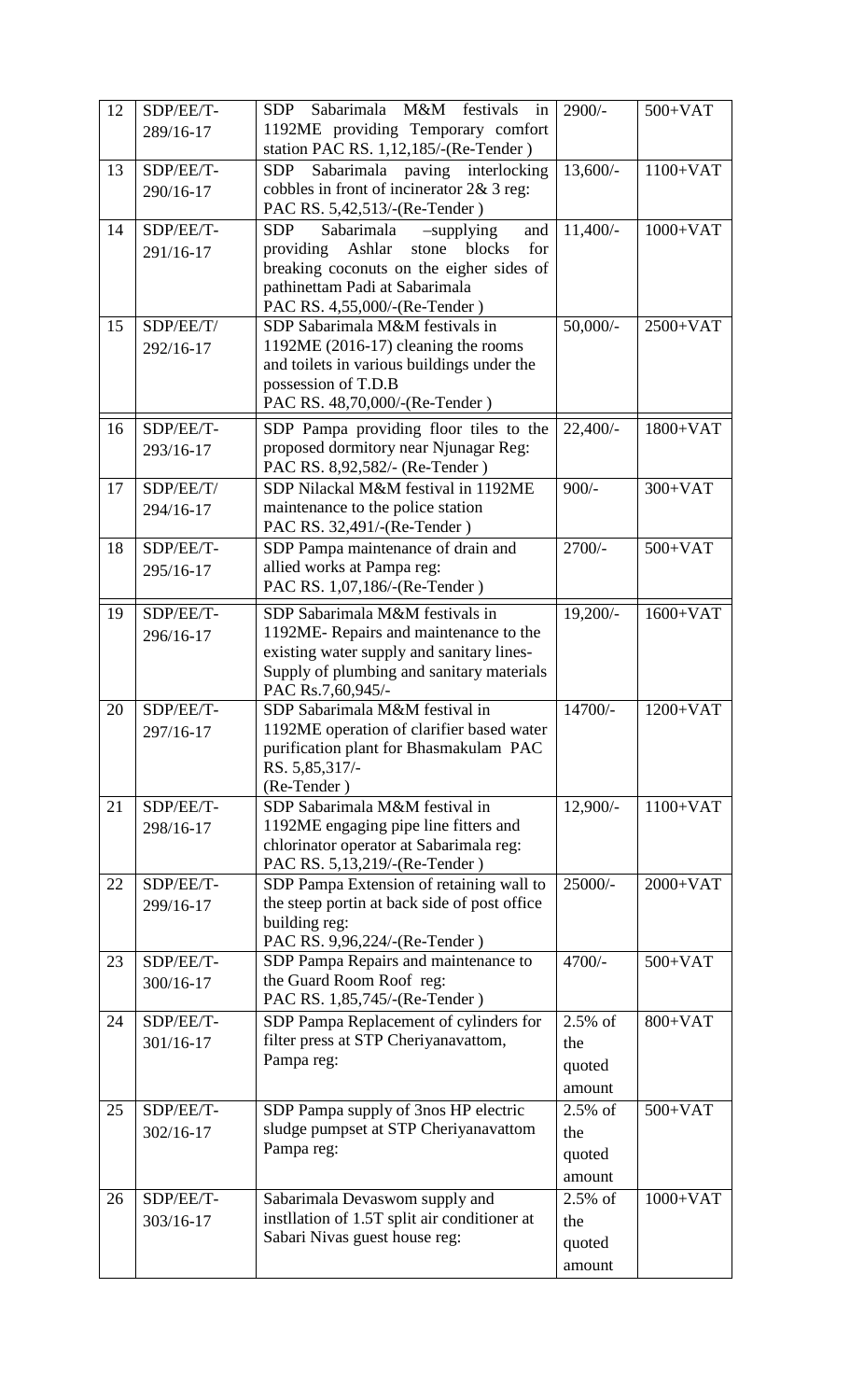| 27 | SDP/EE/T-    | Quotation are invited from qualified and                                            | $2.5\%$ of | $1000+VAT$ |
|----|--------------|-------------------------------------------------------------------------------------|------------|------------|
|    | 304/16/17    | experienced contractors for special and                                             | the        |            |
|    |              | traditional<br>painting<br>the<br>to<br>Pampa                                       | quoted     |            |
|    |              |                                                                                     |            |            |
|    |              | Ganapathy temple with Nadapandal,                                                   | amount     |            |
|    |              | Subshrines and temple structures using                                              |            |            |
|    |              | special all guard metallic copper paint and                                         |            |            |
|    |              | other appropriate materials to the walls                                            |            |            |
|    |              | and roof structures including necessary                                             |            |            |
|    |              | repairs and maintenance works to the                                                |            |            |
|    |              | existing structure .The rate should include                                         |            |            |
|    |              | cost of all materials, labour charges,                                              |            |            |
|    |              | charges of equipments<br>higher<br>etc                                              |            |            |
|    |              | complete The quotationer has to quote                                               |            |            |
|    |              | rates for each item of work                                                         |            |            |
| 28 | SDP/EE/T-305 | Fabrication supply and installation of                                              | $2.5\%$ of | $500+VAT$  |
|    | $/16 - 17$   | loading Boxes (Front & Back) with chase                                             | the        |            |
|    |              | for Tractors:                                                                       | quoted     |            |
|    | (A)          | Fabrication, Supply and Installation of                                             | amount     |            |
|    |              | loading boxes with chase for tractors                                               |            |            |
|    |              | comprising of Front side box having                                                 |            |            |
|    |              | $31"x33"x33"$ size with $33"x31"$ side panel                                        |            |            |
|    |              | $(4 \text{ nos})$ made with $32x32x6mm$ ms angle                                    |            |            |
|    |              | supports all around, 32x32x6mmx31"                                                  |            |            |
|    |              | long ms angles as horizontal supports                                               |            |            |
|    |              | $(4nos)$ , $32x32x6mm$ ms angle 33" long as                                         |            |            |
|    |              | intermediate vertical support (1 no) and                                            |            |            |
|    |              | for the bottom panel of $31"x33"$ size (1)                                          |            |            |
|    |              | no) made with 75x75x6mm ms angle 31"                                                |            |            |
|    |              | long (2 nos) as intermediate horizontal                                             |            |            |
|    |              | and cladding the inner portion using 16<br>gauge rust protected Japan Sheet.        |            |            |
|    |              |                                                                                     |            |            |
|    | (B)          | side<br>Dodo<br>Rear<br>box<br>having                                               |            |            |
|    |              | $31"x50"x31"$ size with $31"x50"$ side panel                                        |            |            |
|    |              | $(4 \text{ nos})$ made with $32x32x6mm$ ms angle                                    |            |            |
|    |              | support all around, $32x32x6mmx31"$ ms                                              |            |            |
|    |              | angles as horizontal supports (4 nos)                                               |            |            |
|    |              | 32x32x6mm MS Angle 50" long as                                                      |            |            |
|    |              | intermediate vertical support (1 no) and                                            |            |            |
|    |              | for the bottom panel of $31"x33"$ size (1)                                          |            |            |
|    |              | no) made with 75x75x6mm ms angle 31"                                                |            |            |
|    |              | long (2 nos) as intermediate horizontal                                             |            |            |
|    |              | and cladding the inner portion by using 16                                          |            |            |
|    | (C)          | gauge rust protected Japan Sheet.                                                   |            |            |
|    |              | Chase of $100x100$ mm size box using                                                |            |            |
|    |              | 100x50x6 mm "C" Chanel by welding                                                   |            |            |
|    |              | flange to flange in order to make box of                                            |            |            |
|    |              | size $100x100$ mm $(2 \text{ nos})$ having a total                                  |            |            |
|    |              | length of 173 inches, welding together                                              |            |            |
|    |              | using 100x50x6 mm "C" Chanel as chase                                               |            |            |
|    |              | for tractor in order to support the front $\&$                                      |            |            |
|    |              | Back box as per standard specification.                                             |            |            |
|    | (D)          |                                                                                     |            |            |
|    |              | A provision for door in each box with                                               |            |            |
|    |              | necessary locking arrangements and three                                            |            |            |
|    |              | coats of enamel spray painting over one<br>coat of iron primer and letter works etc |            |            |
|    |              | complete.                                                                           |            |            |
|    |              |                                                                                     |            |            |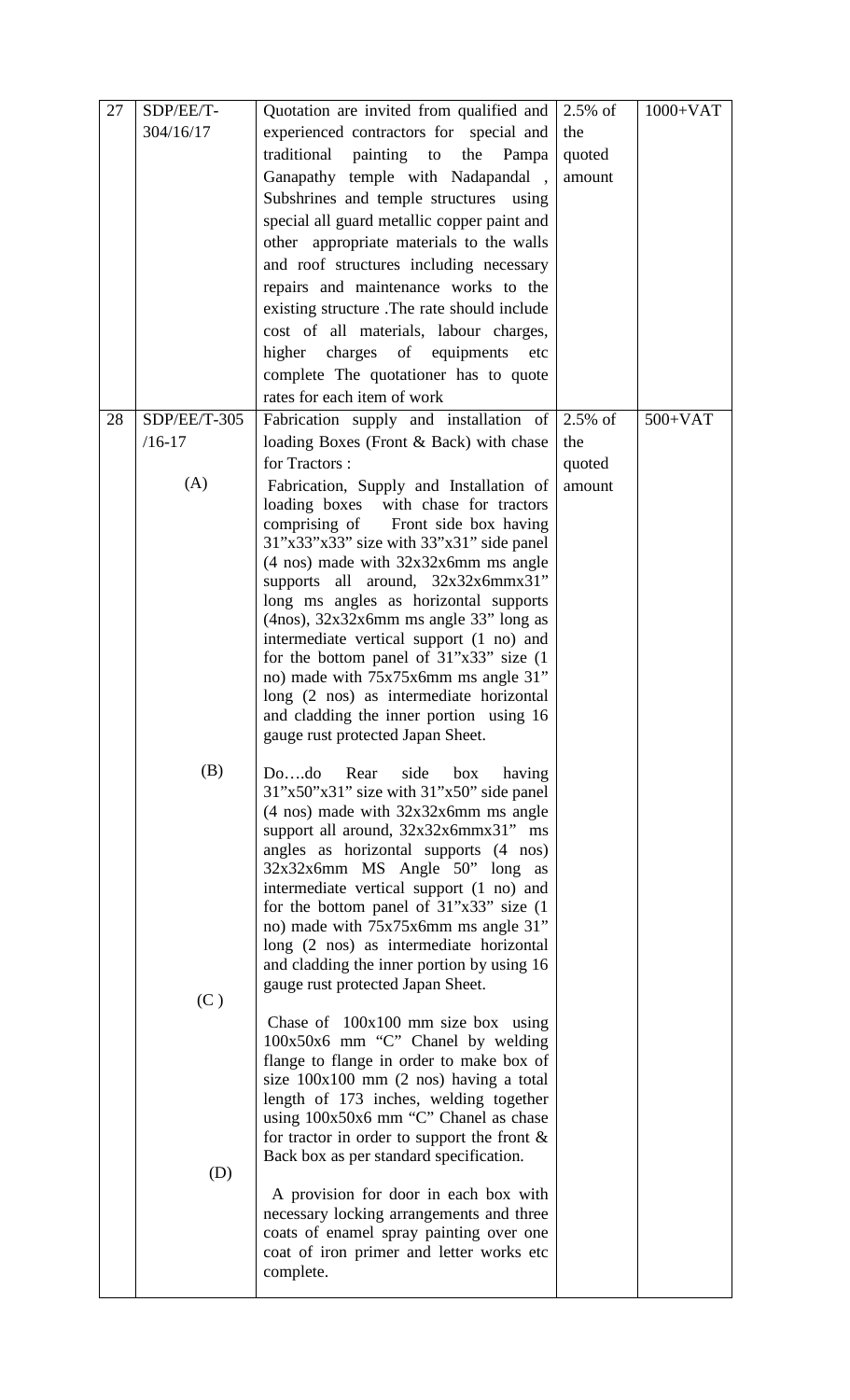| 29 | SDP/EE/T-<br>306/16-17 | Sabarimala<br>M&M<br>festival<br><b>SDP</b><br>in<br>1192ME repairs and maintenance to the<br>kannikkavanchies<br>Kudom<br>and<br>and<br>painting to the watch tower<br>PAC RS. 2,60,666/-(Re-Tender)                                                                                 | $6,600/$ -                          | $600+VAT$  |
|----|------------------------|---------------------------------------------------------------------------------------------------------------------------------------------------------------------------------------------------------------------------------------------------------------------------------------|-------------------------------------|------------|
| 30 | SDP/EE/T-<br>307/16-17 | Sabarimala Devaswom M&M festival in<br>1192ME labour charge for engaging<br>generator operator and electricians in<br>various points at Sabarimala<br>PAC RS. 3,19,572/-(Re-Tender)                                                                                                   | $8000/-$                            | $700+VAT$  |
| 31 | SDP/EE/T-<br>308/16-17 | SDP Nilackal M&M festivals in 1192ME<br>maintenance to the Accommodation for<br>police officers Devaswom building No. 3<br>PAC RS .2,74,882/-(Re-Tender)                                                                                                                              | $6900/-$                            | $600+VAT$  |
| 32 | SDP/EE/T-<br>309/16-17 | Sabarimala constructing the new platform<br>for water Dispenser of various places at<br>Sabarimala reg:<br>PAC RS. 3,29,452/-(Re-Tender)                                                                                                                                              | 8300/-                              | $700+VAT$  |
| 33 | SDP/EE/T-<br>310/16-17 | M&M festivals<br>Sabarimala<br>in<br><b>SDP</b><br>1192ME providing sign Boards<br>PAC RS. 7,88,505/- (Re-Tender)                                                                                                                                                                     | 19,800/-                            | $1600+VAT$ |
| 34 | SDP/EE/T-<br>311/16-17 | SDP Sabarimala M&M festivals in 1192<br>ME putting up temporary sheds for supply<br>of medicated drinking water and oxygen<br>parlour along traditional route from<br>Neelimiala to Sabarimala<br>PAC RS. 5,36,241/-(Re-Tender)                                                       | $13,500/-$                          | $1100+VAT$ |
| 35 | SDP/EE/T-<br>312/16-17 | Sabarimala<br>SDP<br>$-$ Repairs<br>and<br>Hariharaputha<br>Maintenances<br>the<br>to<br>building at Jyothinagar<br>PAC RS. 3,81,549/-(Re-Tender)                                                                                                                                     | $9600/-$                            | $800+VAT$  |
| 36 | SDP/EE/T-<br>313/16-17 | Annual maintenance contract (AMC) for<br>computer server, nodes, printer, punching<br>machine, ID card printer, LAN etc,<br>provide VPS hosting service for the portal<br>and supply of antivirus for a period from<br>21/10/2016 to 20/10/2017 reg: PAC RS.<br>5,83,200/-(Re-Tender) | $14600/-$                           | $1200+VAT$ |
| 37 | SDP/EE/T/<br>314/16-17 | Sabarimala M&M<br>festivals<br>in<br><b>SDP</b><br>1192ME repairs and maintenance to the<br>Chandrandan<br>barricade<br>at<br>road<br>,Saramkuthy route from Marakkootam<br>reg:PAC RS. 10,93,471/-(Re-Tender)                                                                        | 27400/-                             | $2500+VAT$ |
| 38 | SDP/EE/T-<br>315/16-17 | Sabarimala M&M festivals<br><b>SDP</b><br>in<br>1192ME putting up temporary sheds for<br>accommodating Police and Fire Force<br>special duty staff reg:<br>PAC RS. 12,16,905/-(Re-Tender)                                                                                             | $30,500/-$                          | $2500+VAT$ |
| 39 | SDP/EE/T/<br>316/16-17 | 1192ME<br><b>SDP</b><br>M&M<br>festival<br>in<br>implement scalable,<br>structured<br>and<br>weather proof LAN to net work various<br>computers, punching machines and other<br>systems with back up of optical fiber                                                                 | $2.5\%$ of<br>the<br>quoted<br>rate | $1200+VAT$ |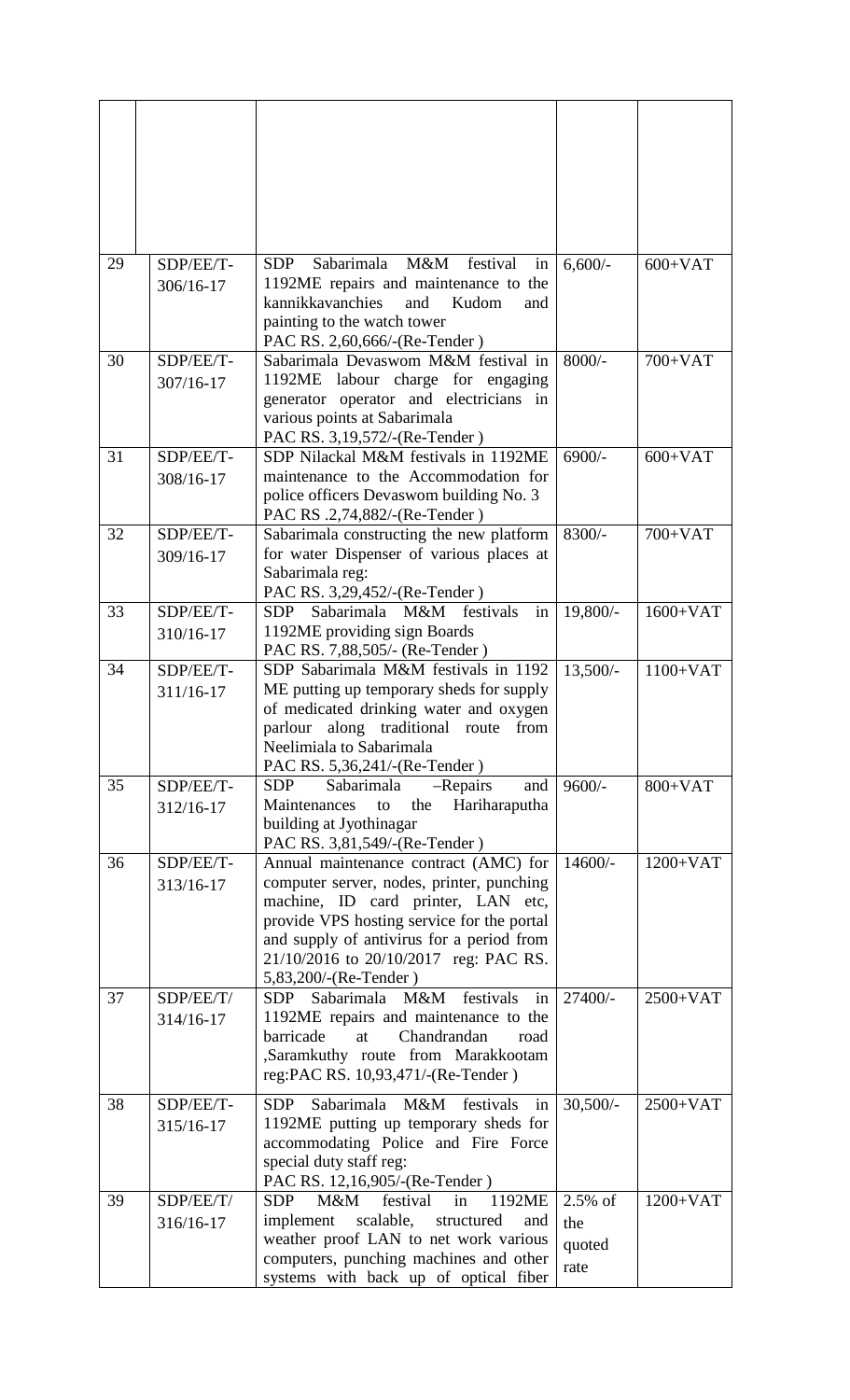|    |           | cable<br>between<br>the<br>trunk<br>routs<br>at                           |           |            |
|----|-----------|---------------------------------------------------------------------------|-----------|------------|
|    |           | Sannidhanam(Re-Tender)                                                    |           |            |
| 40 | SDP/EE/T- | Sabarimala M&M festival<br>2.5% of<br><b>SDP</b><br>in                    |           | $600+VAT$  |
|    | 317/16-17 | 1192ME chlorinating the drinking water                                    | the       |            |
|    |           | to Ayyappa devotees -supply of spare                                      | quoted    |            |
|    |           | and<br>servicing<br>refitting<br>the<br>parts,                            | amount    |            |
| 41 | SDP/EE/T- | chlorinators (Re-Tender)<br>$6400/-$<br>SDP Nilackal servicing duel media |           | $600+VAT$  |
|    | 318/16-17 | (pressure and carbon filtter) for drinking                                |           |            |
|    |           | water from Nilackal in connection with                                    |           |            |
|    |           | M&M festivals in 1192ME PAC RS.                                           |           |            |
|    |           | 2,53,029/-(Re-Tender)                                                     |           |            |
| 42 | SDP/EE/T- | SDP Nilackal servicing APC chlorinators                                   | 9900/-    | $800+VAT$  |
|    | 319/16-17 | and filter unit for disinfection of water                                 |           |            |
|    |           | supply net work at Nilackal in connection                                 |           |            |
|    |           | with M&M festivals in 1192ME reg:                                         |           |            |
| 43 | SDP/EE/T- | PAC RS. 3,94,185/-(Re-Tender)<br>SDP Pampa construction RC retaining      | 24000/-   | $2000+VAT$ |
|    | 320/16-17 | wall near ICSE building for protecting the                                |           |            |
|    |           | front yard                                                                |           |            |
|    |           | PAC RS. 9,56,630/-(Re-Tender)                                             |           |            |
| 44 | SDP/EE/T- | SDP Pampa providing parking facilities to                                 | 10800/-   | $900+VAT$  |
|    | 321/16-17 | other department vehicle by utilizing the                                 |           |            |
|    |           | vacant place at the opposite side of L                                    |           |            |
|    |           | shape Toilet block                                                        |           |            |
| 45 | SDP/EE/T- | PAC RS. 4,31,046/-(Re-Tender)<br>SDP Pampa enclosing the west side of     | $16300/-$ | $1300+VAT$ |
|    | 322/16-17 | new jaggary godown and providing ramp                                     |           |            |
|    |           | for Heavy vehicles                                                        |           |            |
|    |           | PAC RS. 6,49,058/- (Re-Tender)                                            |           |            |
| 46 | SDP/EE/T- | SDP Pampa providing and laying 60mm                                       | 13500/-   | $1100+VAT$ |
|    | 323/16-17 | thick interlocking block in front at new                                  |           |            |
|    |           | jaggary godwon reg:                                                       |           |            |
|    |           | PAC RS. 5,39,036/-(Re-Tender)                                             |           |            |
| 47 | SDP/EE/T- | SDP Pampa M&M festival in 1192ME                                          | $4900/-$  | $500+VAT$  |
|    | 324/16/17 | washing water proof cement<br>white                                       |           |            |
|    |           | painting ,painting letters and allied works                               |           |            |
|    |           | at STP Cheriyanavattom Pampa                                              |           |            |
|    |           | PAC Rs. 1,93,790/-(Re-Tender)                                             |           |            |
| 48 | SDP/EE/T- | SDP Pampa M&M festival in 1192ME                                          | 11900/-   | $1000+VAT$ |
|    | 325/16-17 | Engaging cleaners for cleaning roms and<br>periphery areas at pampa       |           |            |
|    |           | PAC RS. 4,73,007/-(Re-Tender)                                             |           |            |
| 49 | SDP/EE/T- | SDP Pampa M&M festival in 1192ME                                          | 12500/-   | $1000+VAT$ |
|    | 326/16-17 | repairs and maintenance to the police                                     |           |            |
|    |           | barrack and police control room                                           |           |            |
|    |           | PAC RS. 4,96,514/-(Re-Tender)                                             |           |            |
| 50 | SDP/EE/T- | SDP Pampa M&M festival in 1192ME                                          | $14100/-$ | 1300+VAT   |
|    | 327/16-17 | providing two deck steel coats places at                                  |           |            |
|    |           | various building at pampa<br>PAC RS. 5,60,460/-(Re-Tender)                |           |            |
| 51 | SDP/EE/T/ | SDP Pampa M&M festival in 1192ME                                          | 17500/-   | $1400+VAT$ |
|    | 328/16-17 | and<br>maintenance<br>repairs<br>to<br>the                                |           |            |
|    |           | modakappura<br>and<br>nadapandal<br>at                                    |           |            |
|    |           | manalpuram PAC RS. 6,97,569/-(Re-                                         |           |            |
|    |           | Tender)                                                                   |           |            |
| 52 | SDP/EE/T- | SDP Pampa cleaning the toilets at Pampa                                   | 8700/-    | $700+VAT$  |
|    | 329/16-17 | Ganapathy temple premises building and                                    |           |            |
|    |           | other department building<br>PAC RS. 3,47,313/-(Re-Tender)                |           |            |
|    |           |                                                                           |           |            |